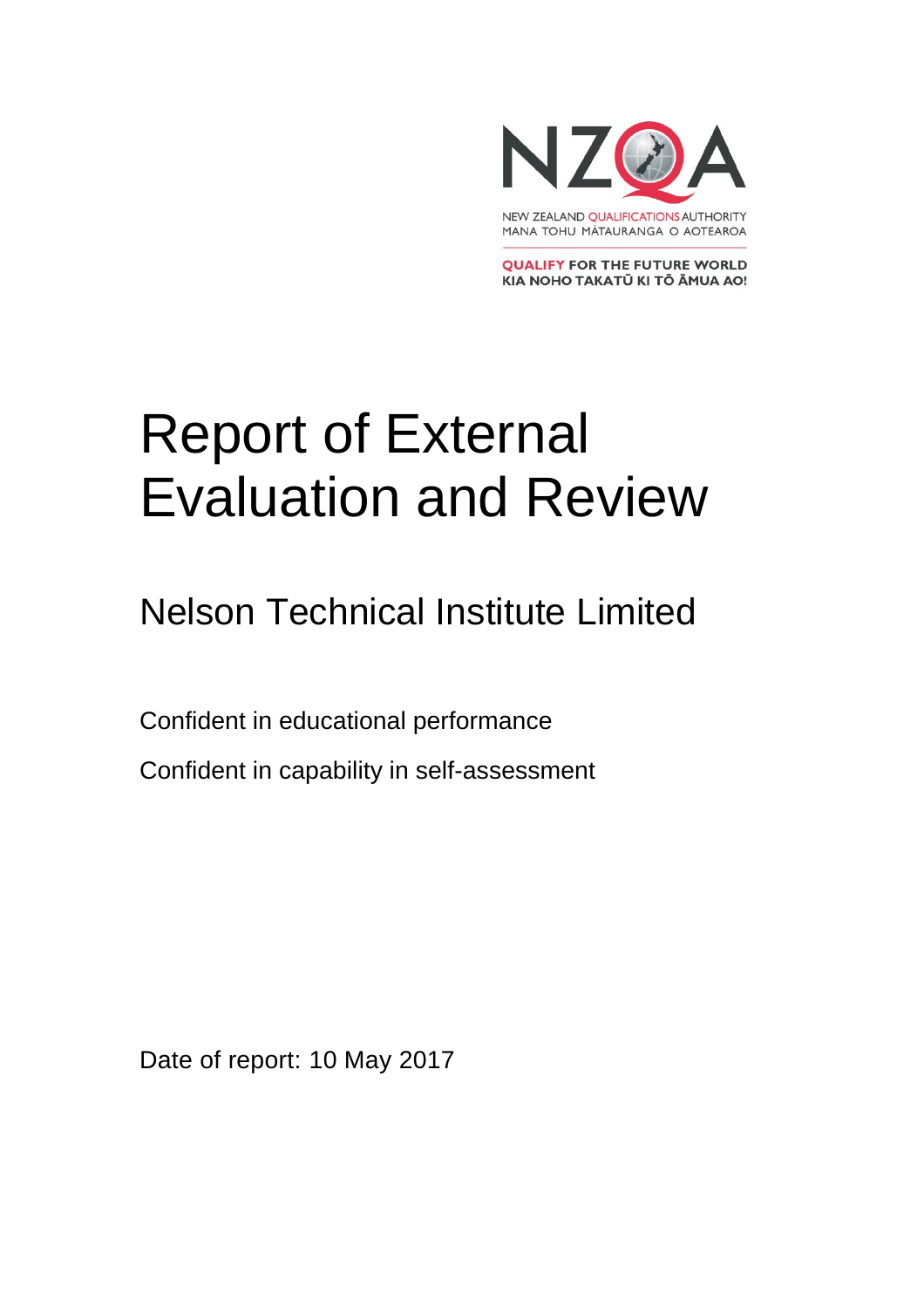## Contents

MoE Number: 9656

NZQA Reference: C24356

Dates of EER visit: 8 and 9 February 2017

Final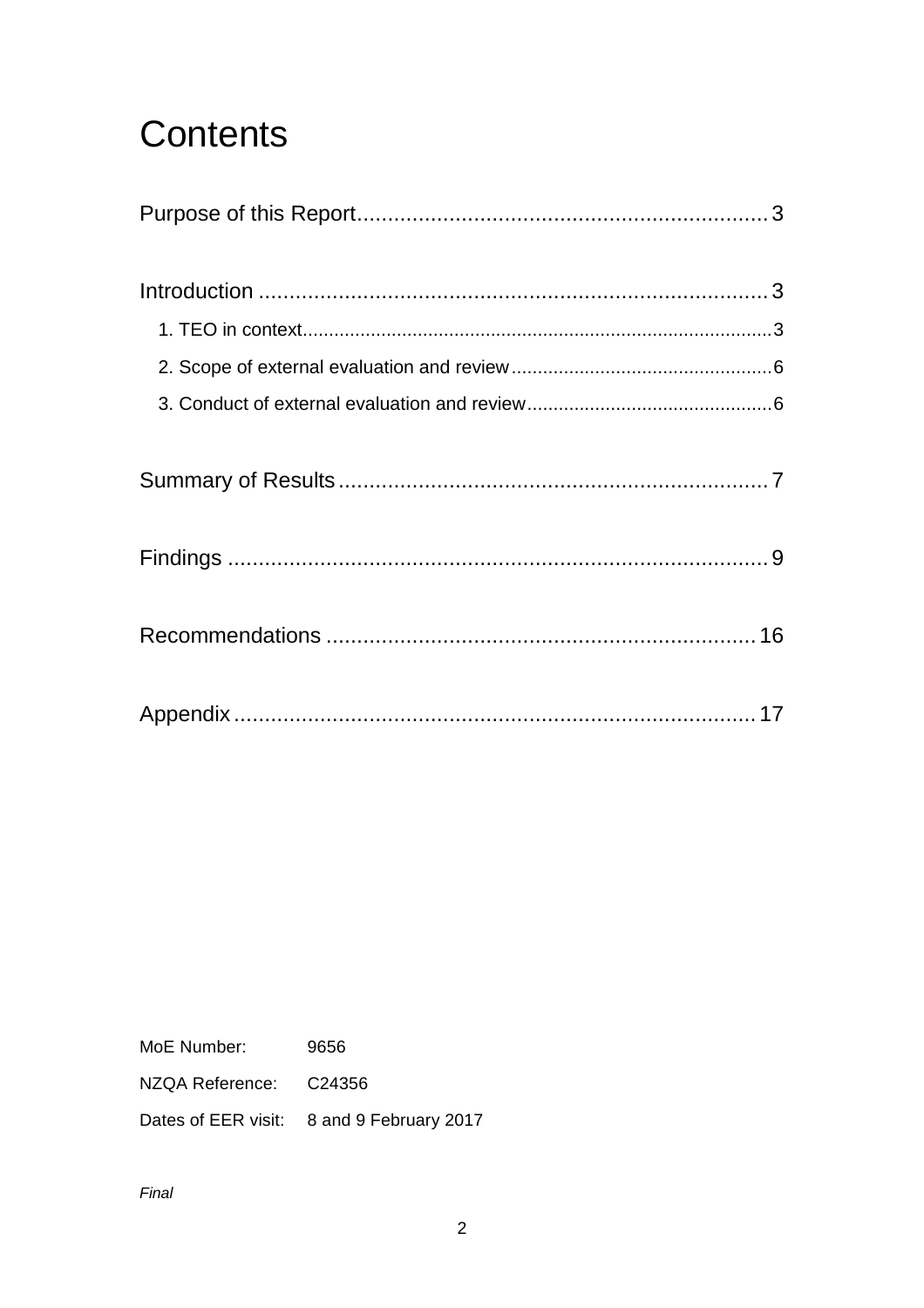## <span id="page-2-0"></span>Purpose of this Report

*The purpose of this external evaluation and review report is to provide a public statement about the Tertiary Education Organisation's (TEO) educational performance and capability in self-assessment. It forms part of the accountability process required by Government to inform investors, the public, students, prospective students, communities, employers, and other interested parties. It is also intended to be used by the TEO itself for quality improvement purposes.* 

## <span id="page-2-1"></span>Introduction

## <span id="page-2-2"></span>1. TEO in context

| Name of TEO:                    | Nelson Technical Institute Limited (NTI)                                                                                                                                                                          |  |  |
|---------------------------------|-------------------------------------------------------------------------------------------------------------------------------------------------------------------------------------------------------------------|--|--|
| Type:                           | Private training establishment (PTE)                                                                                                                                                                              |  |  |
| First registered:               | 1992                                                                                                                                                                                                              |  |  |
| Location:                       | 3 Elms Street, Wakatu Industrial Estate, Stoke,<br><b>Nelson</b>                                                                                                                                                  |  |  |
| Delivery sites:                 | As above                                                                                                                                                                                                          |  |  |
| Courses currently<br>delivered: | New Zealand Certificate in Foundation Skills<br>(Level 1) (incorporates NCEA levels 1 and 2<br>and non-trade vocational pathways<br>(Construction and Infrastructure and Social and<br><b>Community Services)</b> |  |  |
|                                 | Certificate in Motor Industry Fundamental Skills<br>$\bullet$<br>and Knowledge (Level 2)                                                                                                                          |  |  |
|                                 | National Certificate in Electrical Engineering<br>$\bullet$<br>(Level 2)                                                                                                                                          |  |  |
|                                 | New Zealand Certificate in Automotive<br>$\bullet$<br>Engineering (Level 3)                                                                                                                                       |  |  |
|                                 | NTI Certificate in Commercial Road Transport<br>$\bullet$<br>(Level 3) (incorporates National Certificate in<br>Good Service (Core Skills) with Strands in<br>Dangerous Goods and Forklift)                       |  |  |
|                                 | Pathway to Success – courses delivered to<br>$\bullet$<br>Ministry of Social Development (MSD) Training<br>for Work clients                                                                                       |  |  |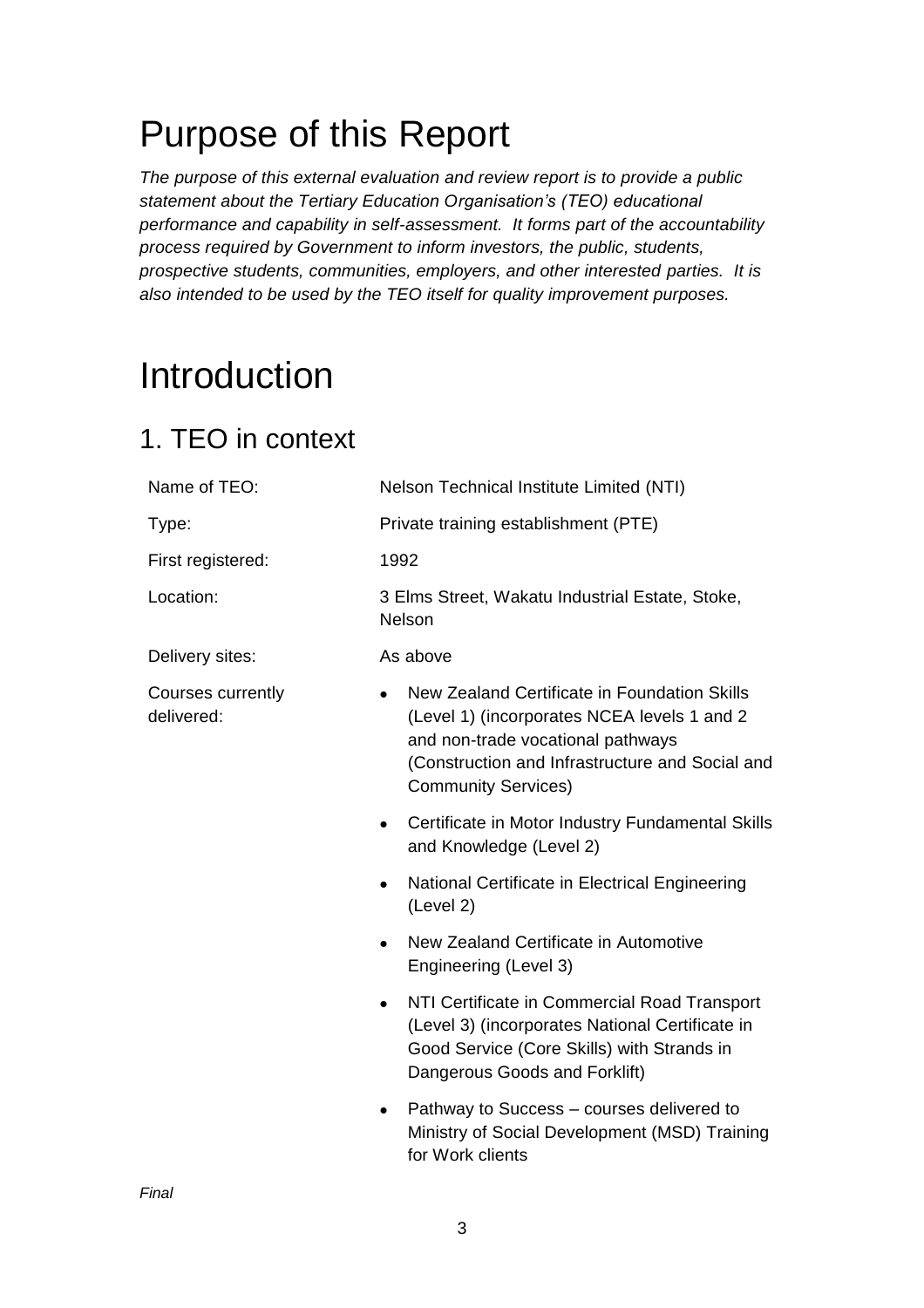| $\bullet$ | A variety of short courses for industry,        |  |  |  |  |
|-----------|-------------------------------------------------|--|--|--|--|
|           | including Forklift; Class 2-5 driver licensing; |  |  |  |  |
|           | Wheels, Tracks and Rollers; Dangerous Goods     |  |  |  |  |

Code of Practice signatory: N/A

| Number of students: | Domestic: 93 EFTS (equivalent full-time students) |  |
|---------------------|---------------------------------------------------|--|
|                     | in 2016:                                          |  |

- 48 Youth Guarantee (20 EFTS)
- 37 Student Achievement Component (29 EFTS)
- 45 MSD (40 EFTS)
- 324 industry short courses (four EFTS)

Approximately 23 per cent of students are Māori, 1 per cent are Pasifika, and 6 per cent other ethnicities. The remainder are European New Zealand.

International: nil

### Number of staff: Five full-time and three part-time staff

#### Scope of active accreditation: In addition to the qualifications listed above, NTI has active accreditation for

• New Zealand Certificate in Commercial Road Transport (Levels 2 and 3)

NTI has consent to assess a wide range of domains; refer: [http://www.nzqa.govt.nz/providers/nqf](http://www.nzqa.govt.nz/providers/nqf-accreditations.do?providerId=965619001)[accreditations.do?providerId=965619001](http://www.nzqa.govt.nz/providers/nqf-accreditations.do?providerId=965619001)

Distinctive characteristics: NTI offers flexible, self-paced programmes with a focus on foundation and skills-based training. The primary focus of training is on automotive engineering, electrical engineering and commercial road transport up to level 3 and funded by the Tertiary Education Commission (TEC) (through Student Achievement Component funding and Youth Guarantee funding) and MSD. The New Zealand Certificate in Foundation Skills and Pathway to Success courses incorporate unit standards from these areas. Industry fully funds the short courses.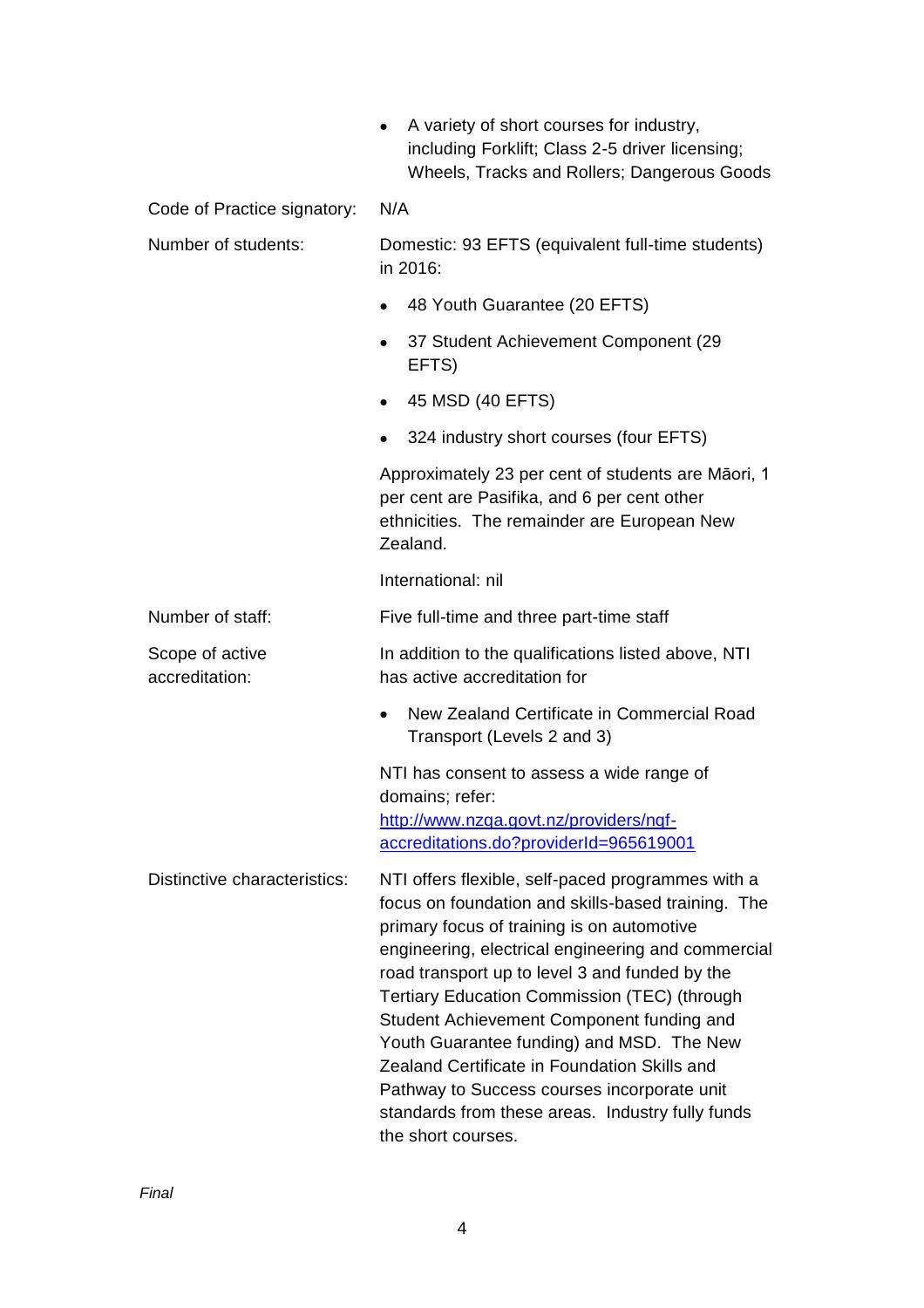| Recent significant changes:            | Since the previous external evaluation and review<br>(EER), NZQA has approved the following new<br>programmes:                                                                                                                                                                                                                                                                                                                                                                                                                                                                                                                                                                    |  |  |
|----------------------------------------|-----------------------------------------------------------------------------------------------------------------------------------------------------------------------------------------------------------------------------------------------------------------------------------------------------------------------------------------------------------------------------------------------------------------------------------------------------------------------------------------------------------------------------------------------------------------------------------------------------------------------------------------------------------------------------------|--|--|
|                                        | New Zealand Certificate in Commercial Road<br>Transport (Levels 2 and 3)                                                                                                                                                                                                                                                                                                                                                                                                                                                                                                                                                                                                          |  |  |
|                                        | New Zealand Certificate in Automotive<br>$\bullet$<br>Engineering (Level 3)                                                                                                                                                                                                                                                                                                                                                                                                                                                                                                                                                                                                       |  |  |
|                                        | New Zealand Certificate in Foundation Skills<br>$\bullet$<br>(Level 1) (incorporates NCEA levels 1 and 2)                                                                                                                                                                                                                                                                                                                                                                                                                                                                                                                                                                         |  |  |
|                                        | In recent years NTI has experienced significant<br>staff turnover, including a new appointment to the<br>operations manager role in late 2015 and then<br>again in April 2016, and in 2016 four tutors and the<br>administrator. A tutor had resigned and was due<br>to depart immediately after the EER.                                                                                                                                                                                                                                                                                                                                                                         |  |  |
| Previous quality assurance<br>history: | At the previous EER in 2013, NZQA was Confident<br>in the educational performance and capability in<br>self-assessment of NTI.                                                                                                                                                                                                                                                                                                                                                                                                                                                                                                                                                    |  |  |
|                                        | NTI did not fully meet the national external<br>moderation requirements of NZQA during the<br>period 2013-2016. During 2013 and 2014, issues<br>were identified with core skills unit standards,<br>although improvements are evident overall in 2015<br>and 2016. In 2016, issues were identified with one<br>mathematics and one numeracy standard.                                                                                                                                                                                                                                                                                                                             |  |  |
|                                        | In 2016 NTI did not meet standards for post-<br>assessment moderation by the industry training<br>organisation, The Skills Organisation, for six out of<br>seven unit standards. The moderation report<br>expressed general confidence in assessment<br>practice, subject to closer attention to detail and<br>provision of additional information. NTI met MITO<br>(Motor Industry Training Organisation) standards<br>for post-moderation in 2015 and 2016. In 2016,<br>MITO visited NTI and the new automotive tutor<br>participated in a MITO cluster moderation event.<br>MITO has expressed confidence in NTI and noted<br>the value of the new tutor's industry expertise. |  |  |
| Other:                                 | NTI has been delivering vocational courses to<br>meet the social and labour market needs of the<br>Nelson region since 1992. Training is delivered                                                                                                                                                                                                                                                                                                                                                                                                                                                                                                                                |  |  |

*Final*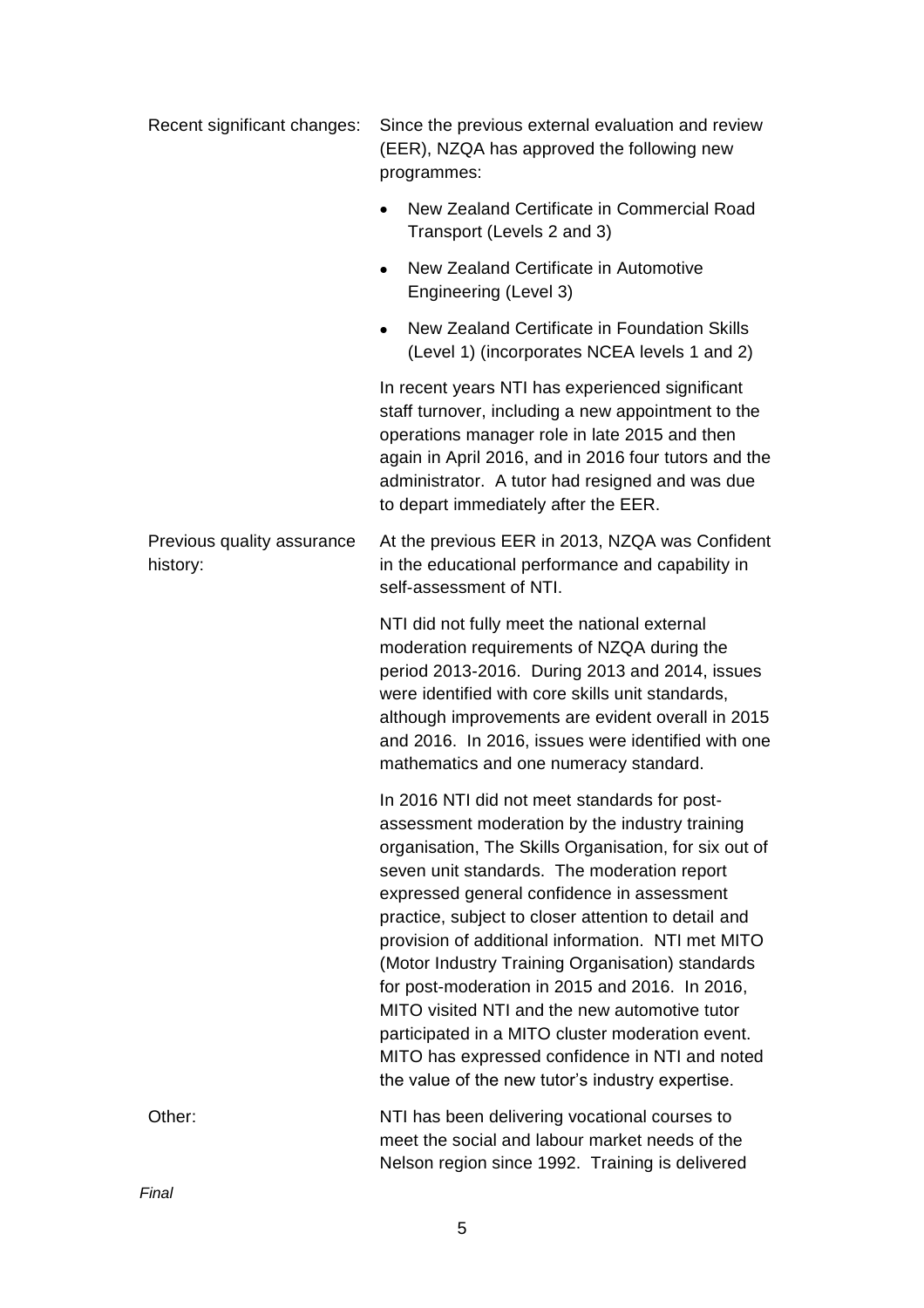from a facility which includes a mechanical workshop equipped to deliver practical content for automotive training, as well as equipment and vehicles for driver training, including a recently purchased large truck.

### <span id="page-5-0"></span>2. Scope of external evaluation and review

The scope of the EER included:

- New Zealand Certificate in Foundation Skills (Level 1) (incorporates NCEA levels 1 and 2) – a 40-week Youth Guarantee course. This programme was approved in January 2017 by NZQA and replaces the National Certificate in Employment Skills (incorporates NCEA levels 1 and 2).
- NTI Certificate in Commercial Road Transport (Level 3) one of NTI's main areas of delivery. NTI received NZQA approval to deliver the replacement New Zealand Certificate in Commercial Road Transport (Level 3) in December 2016, but reports that it contains insufficient credits and industry-related content to meet stakeholder needs. NTI has applied for a programme change.

### <span id="page-5-1"></span>3. Conduct of external evaluation and review

*All external evaluation and reviews are conducted in accordance with NZQA's published policies and procedures. The methodology used is described fully in the web document Policy and Guidelines for the Conduct of External Evaluation and Review available at: http://www.nzqa.govt.nz/providers-partners/registration-andaccreditation/external-evaluation-and-review/policy-and-guidelines-eer/introduction. The TEO has an opportunity to comment on the accuracy of this report, and any submissions received are fully considered by NZQA before finalising the report.*

<span id="page-5-2"></span>Two evaluators visited NTI over two days to conduct the EER. During the visit, the evaluators met with the owner, the operations manager, two tutors and 13 current students from the focus area programmes. Telephone conversations were held with external stakeholders including employers, graduates and representatives of MITO, MSD and a local college which refers young learners. A range of NTI's documents and records were also reviewed.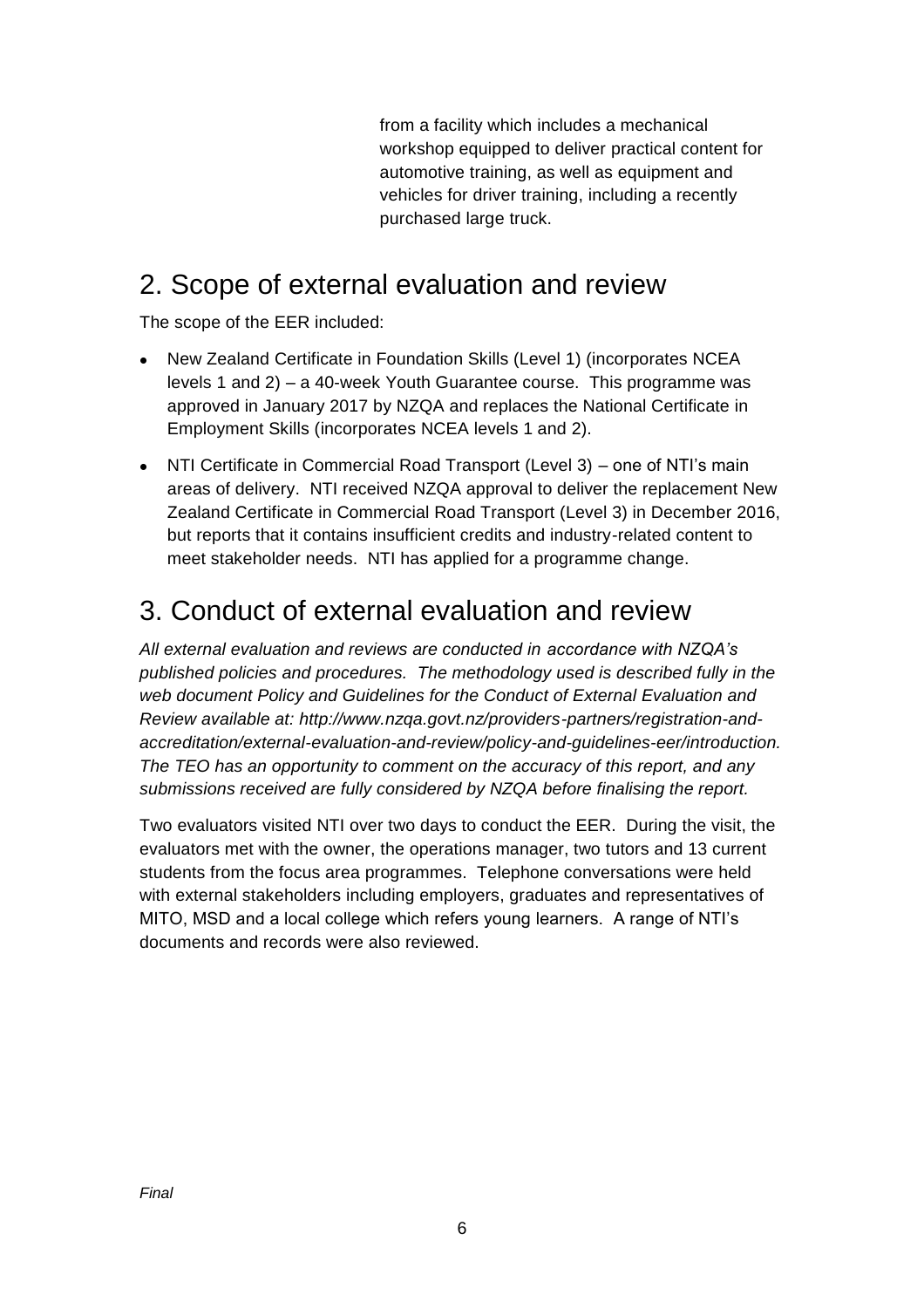## Summary of Results

### Statement of confidence on educational performance

NZQA is **Confident** in the educational performance of **Nelson Technical Institute Limited.**

- NTI is meeting many of the most important needs of learners and other key stakeholders.
- There is good evidence that trainees are completing courses and qualifications, and moving into sustainable employment. Other positive outcomes include measurable gains in literacy and numeracy skills, improved communication and social skills, and a growth in confidence.
- Local motor industry and commercial transport companies benefit from a supply of skilled and qualified graduates as well as access to short courses for upskilling current staff.
- NTI is meeting funder expectations, including contracted outcomes for the MSD-funded Training for Work programmes.
- An interview and selection process determines the suitability and motivation of trainees for courses as well as providing useful information on learning needs. Trainees are able to enrol in programmes at any time and complete unit standards at their own pace.
- Trainees are supported in their learning by tutors with relevant industry experience and an understanding of the key requirements for employment. Their progress is closely monitored by tutors and management.
- Assessment and moderation processes are generally thorough and robust. While not all tutors hold the minimum unit standards in assessment and moderation, appropriate supervision and support is in place until this is remedied.
- NTI needs to pay more attention to ensuring all programmes reflect changes in subject content and technologies, and that learning activities and resources are engaging for students.
- High rates of staff turnover during late 2015 and early 2016 had an impact on the effectiveness of some of the processes for monitoring educational quality. There is good evidence that these issues are now being systematically addressed and that NTI is being managed effectively.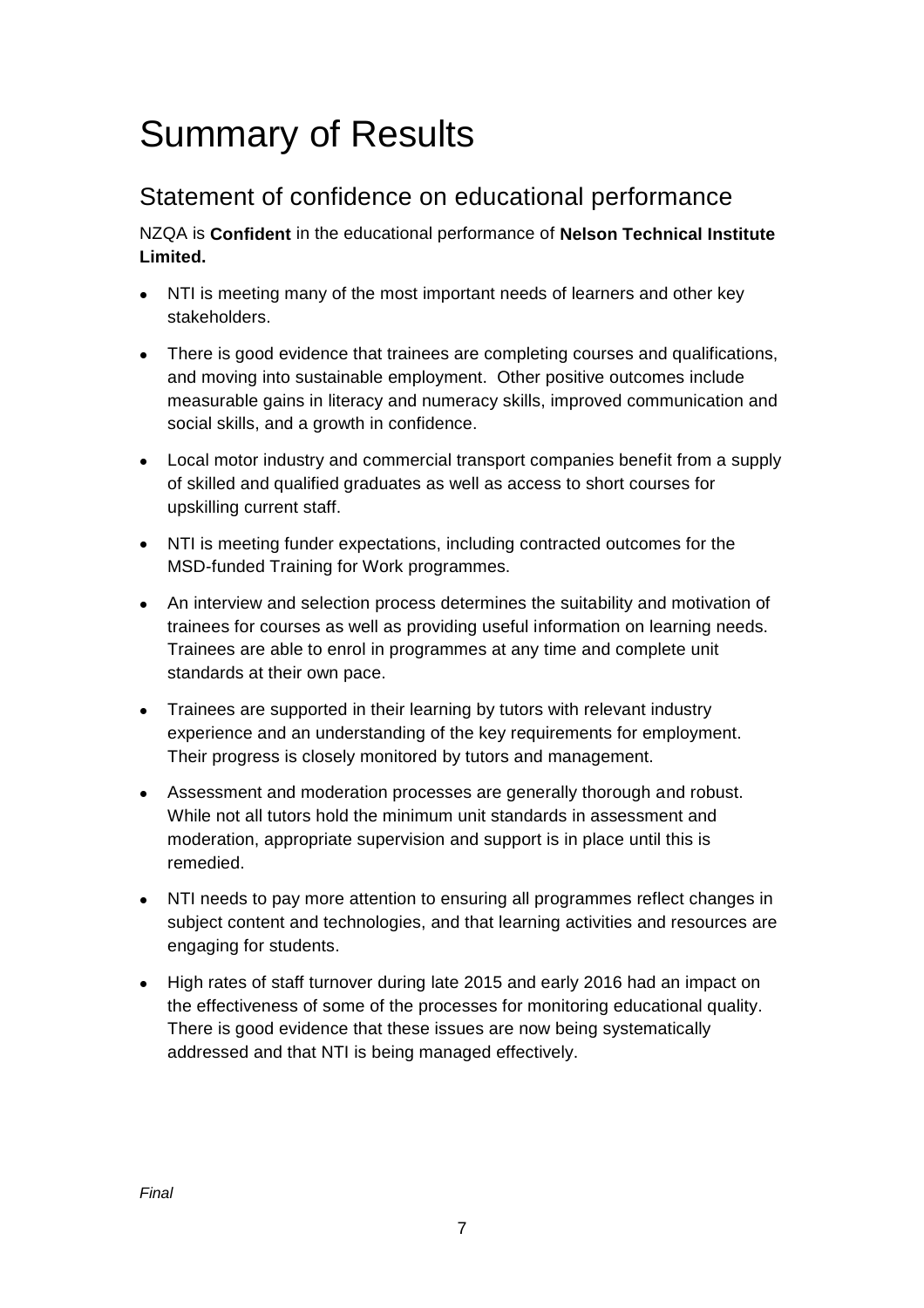#### Statement of confidence on capability in self-assessment

NZQA is **Confident** in the capability in self-assessment of **Nelson Technical Institute Limited.**

- The evaluators found, across a range of areas, that NTI is gathering and analysing information in an ongoing way to understand and improve educational performance. Generally, the approach taken is fit-for-purpose for a small organisation in a community setting.
- Since the previous EER, NTI has improved its systems and capability for analysing achievement data and has a good understanding of learner achievement at the individual level, by ethnicity, by funding category and by programme. Trends over time are also monitored.
- Greater consistency and focus on administering the TEC literacy and numeracy assessment tool has resulted in reliable data which clearly shows learner gains in literacy and numeracy. NTI recently increased the focus on improving retention, although it is too soon to establish the effectiveness of this.
- NTI has largely informal approaches to gathering feedback from employers, and provided examples of changes which they report were prompted by industry feedback. Engagement with community stakeholders has improved following recent key appointments. However, the evidence of feedback being gathered from external stakeholders and used for improvement could be strengthened.
- NTI is aware of, and responsive to, individual trainee needs. In addition, NTI administers course surveys to gather trainee feedback. However, it is not evident that this process is particularly useful or that the findings are being shared with relevant staff or used to identify improvements.
- Graduate outcomes are monitored for up to one year for all MSD-funded trainees, as is required by the contract, and the data is analysed for reporting. While destination data for Youth Guarantee trainees is gathered and recorded, it is not apparent that it is analysed or that any reflection on this information is taking place to understand the value or merit of individual programmes.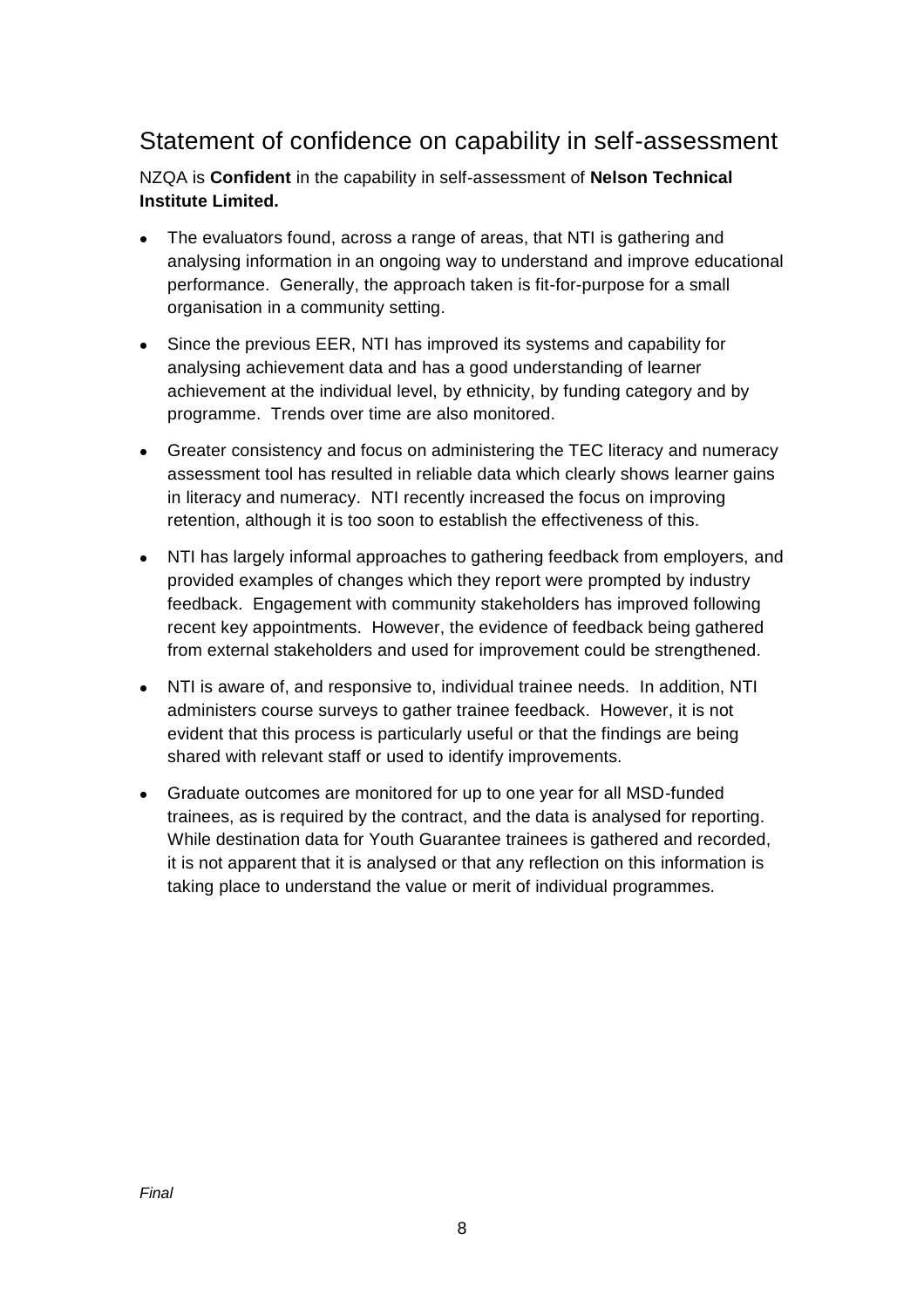## <span id="page-8-0"></span>Findings<sup>1</sup>

#### 1.1 How well do students achieve?

The rating for performance in relation to this key evaluation question is **Good.**

The rating for capability in self-assessment for this key evaluation question is **Good.**

Learner achievement at NTI has been generally strong since the previous EER (see Table 1), comparing well with achievement at similar providers. During 2015 there was a dip in achievement, which reflected staff performance issues which have since been addressed. In addition to achieving unit standards and licences, NTI trainees also improve their ability to learn, and are developing increased confidence and improved communication and social skills. This represents a significant achievement for many of NTI's trainees who have limited experience of academic success.

|                          | 2013 | 2014 | 2015 |  |  |
|--------------------------|------|------|------|--|--|
| <b>Youth Guarantee</b>   |      |      |      |  |  |
| Course completion        | 81   | 93   | 52   |  |  |
| Qualification completion | 110  | 72   | 52   |  |  |
| <b>SAC-funded</b>        |      |      |      |  |  |
| Course completion        | 81   | 92   | 75   |  |  |
| Qualification completion | 58   | 87   | 71   |  |  |

**Table 1. Course completion and qualification completion rates (%) for Youth Guarantee and Student Achievement Component-funded students, 2013-2015 (published TEC educational performance indicator data)** 

Provisional data for 2016 indicates improved learner achievement (e.g. course completion overall 76 per cent at the time of the EER). Improvement is also evident for the focus area programmes. The course completion rate for the Certificate in Employment Skills (which was delivered to the end of 2016 and has since been replaced by the New Zealand Certificate in Foundation Skills) is 62 per cent and 61 per cent for the vocational pathway. The course completion rate for the Certificate in Commercial Road Transport is 88 per cent.

Approximately 23 per cent of NTI's trainees are Māori, and NTI's data indicates that, across the three main funding categories, Māori learner achievement is generally at the same level as non-Māori.

For the MSD-funded Training for Work programmes, NTI achieved 59 per cent successful employment outcomes (at 182 days) and 83 per cent sustainable

 $\overline{a}$ 

<sup>1</sup> The findings in this report are derived using a standard process and are based on a targeted sample of the organisation's activities.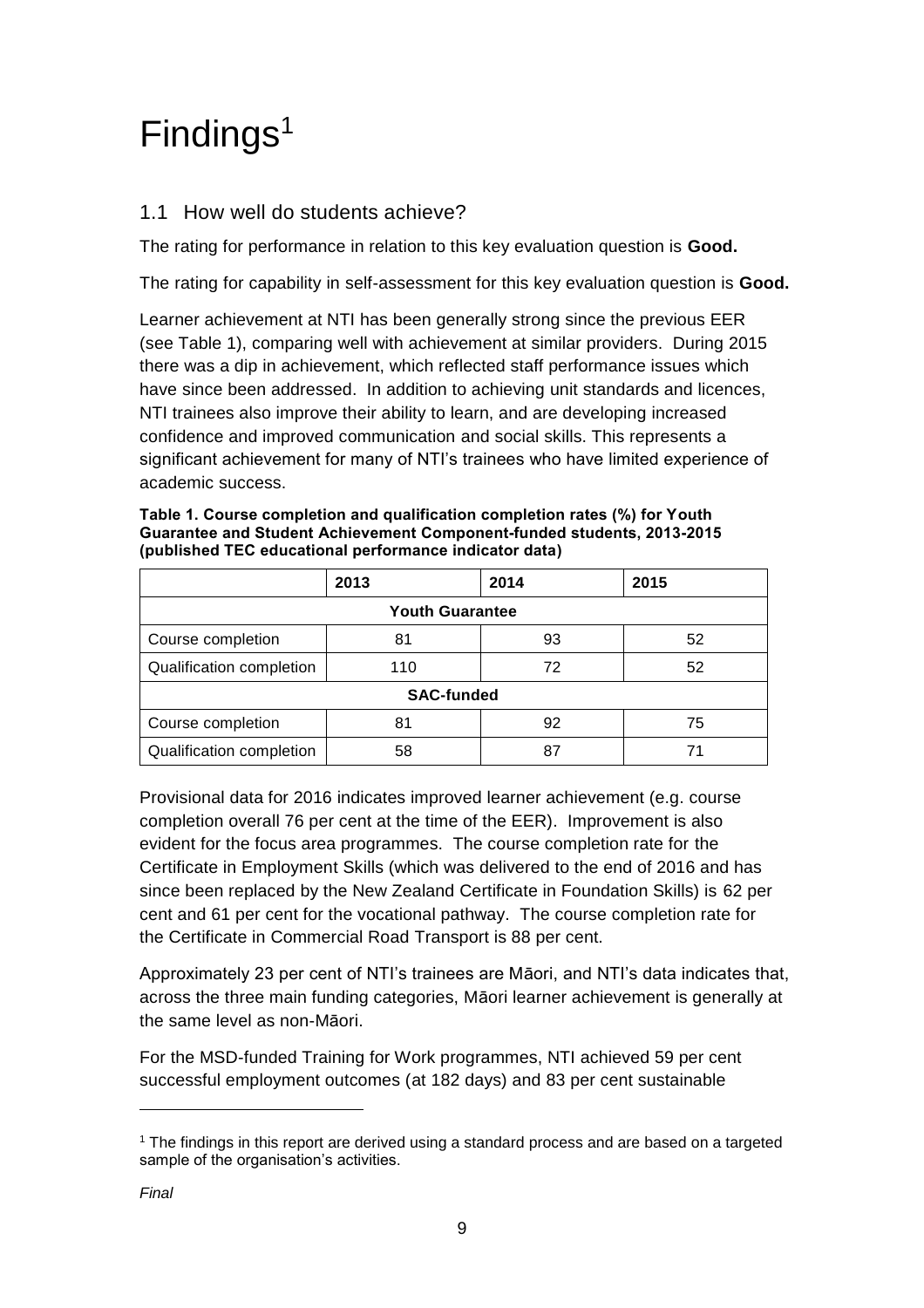employment outcomes (at 12 months) for the 2015-2016 contract year compared with the contracted minimum of 60 per cent and 50 per cent of that 60 per cent respectively. MSD reports that this compares favourably with other regional providers. For the 2016-2017 contract year, NTI reports that employment is approximately 64 per cent at the time of the EER.

NTI has identified that a focus on retention could improve educational performance overall. As part of this, a revised interview and selection process has recently been implemented to establish trainees' motivation and likelihood of success. It is too soon to know the impact of this initiative on retention rates.

During 2016, NTI has improved its testing regime for literacy and numeracy skills, using the TEC assessment tool. NTI is consistently testing at beginning, mid-point and end of study, and there are measurable gains for many learners at steps 2 and 3 of the progressions. This is particularly relevant for Youth Guarantee trainees' achievement of NCEA levels 1 and 2.

NTI has good systems for gathering and using learner achievement data. Individual trainee progress is closely monitored on a weekly basis by tutors and the operations manager. Learner achievement is regularly discussed at monthly meetings with all staff, and there is a shared understanding of what is required to help NTI's trainees to succeed, including a focus on attendance and strong relationships.

1.2 What is the value of the outcomes for key stakeholders, including students?

The rating for performance in relation to this key evaluation question is **Good.**

The rating for capability in self-assessment for this key evaluation question is **Adequate.**

NTI is providing useful pathways to employment for trainees, particularly into the Nelson region's motor industry and commercial transport companies. Data gathered and reported by NTI shows reasonably strong employment rates, and MSD reports satisfaction with NTI's delivery on their contract obligations for sustainable outcomes (refer Findings 1.1). Adult trainees reported that they valued the opportunity to build on their skills base, change careers and/or to re-enter the workforce. Graduates are achieving relevant vocational qualifications and licences, and are supported to prepare and apply for work.

The achievement of NCEA level 2 also opens up opportunities for young trainees to employment or further study. A local high school has referred young learners to NTI for more than five years which reflects their satisfaction with the high success rates for these trainees. The Youth Guarantee tutor reported that only one out of 12 recent graduates had not gone into employment or further training. Some case studies are available which show positive outcomes, although generally the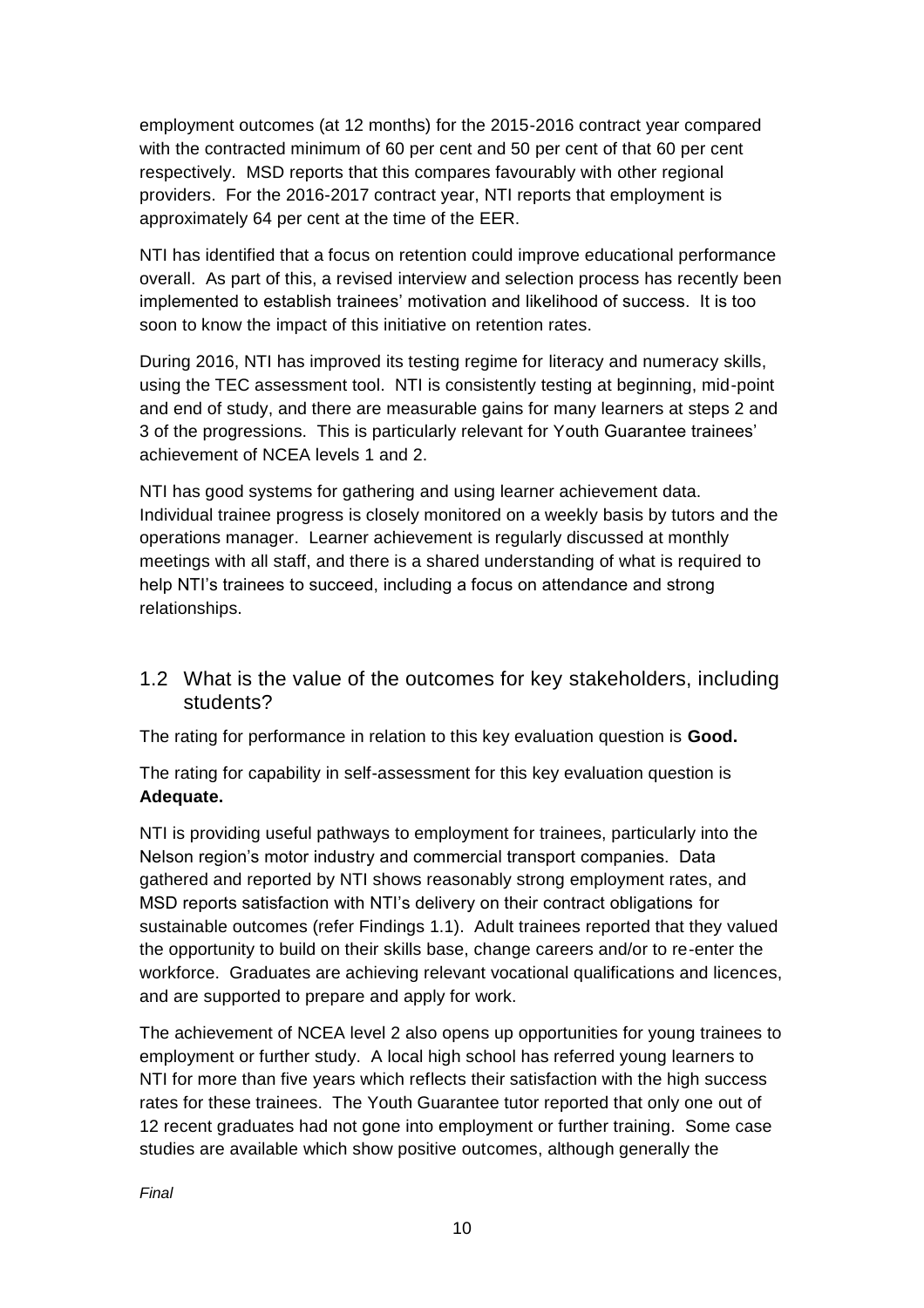evidential basis for Youth Guarantee outcomes was less compelling than for adult trainees.

NTI reports strong relationships with local industry and relevant agencies. The new Youth Guarantee tutor has been working to establish networks with youth services and similar agencies. Employers interviewed by the evaluators confirmed that they routinely contact NTI when looking for new staff and value having access to a pool of suitably qualified individuals. They reported being satisfied with the workreadiness and industry knowledge and skills of the graduates. This includes a good understanding of health and safety requirements in the workplace. Local employers also value the industry short courses which provide opportunities for their staff to upskill and/or renew licences.

NTI has made little progress since the previous EER on improving processes for capturing stakeholder feedback. NTI reports that tutors maintain regular contact with key industry stakeholders, but the evaluators found little documented evidence of this activity apart from completed labour market outcomes forms for Training for Work graduates. It is also not apparent that destination data for other groups is analysed or that any reflection on this information is taking place to understand the value or merit of individual programmes.

1.3 How well do programme design and delivery, including learning and assessment activities, match the needs of students and other relevant stakeholders?

The rating for performance in relation to this key evaluation question is **Adequate.**

The rating for capability in self-assessment for this key evaluation question is **Adequate.**

*Final* NTI is delivering foundation and vocational qualifications that meet the learning, training and employment needs of its trainees. A recent visit by the New Zealand Transport Agency identified no issues with the training from their perspective. NTI regularly engages with local industry and relevant agencies which enables the PTE to ensure programmes remain relevant to the stakeholders and community. For example, a truck was recently purchased in response to feedback about the need for trainees to have more experience on large vehicles and to enable trainees to gain their class 4 and 5 licences. Following the Targeted Review of Qualifications, NTI has reviewed their programmes and received approval to deliver New Zealand certificates (in automotive engineering, commercial road transport and foundation skills). In the case of commercial road transport, NTI is not satisfied that the qualification contains adequate credits and industry content for the needs of stakeholders and so is continuing to deliver the NTI certificate during 2017 while addressing this issue. Although strong employment outcomes are one positive indicator of effective stakeholder engagement and the programmes matching employers' needs, the evaluators were not able to confirm how this activity occurred or its extent, as no records were available.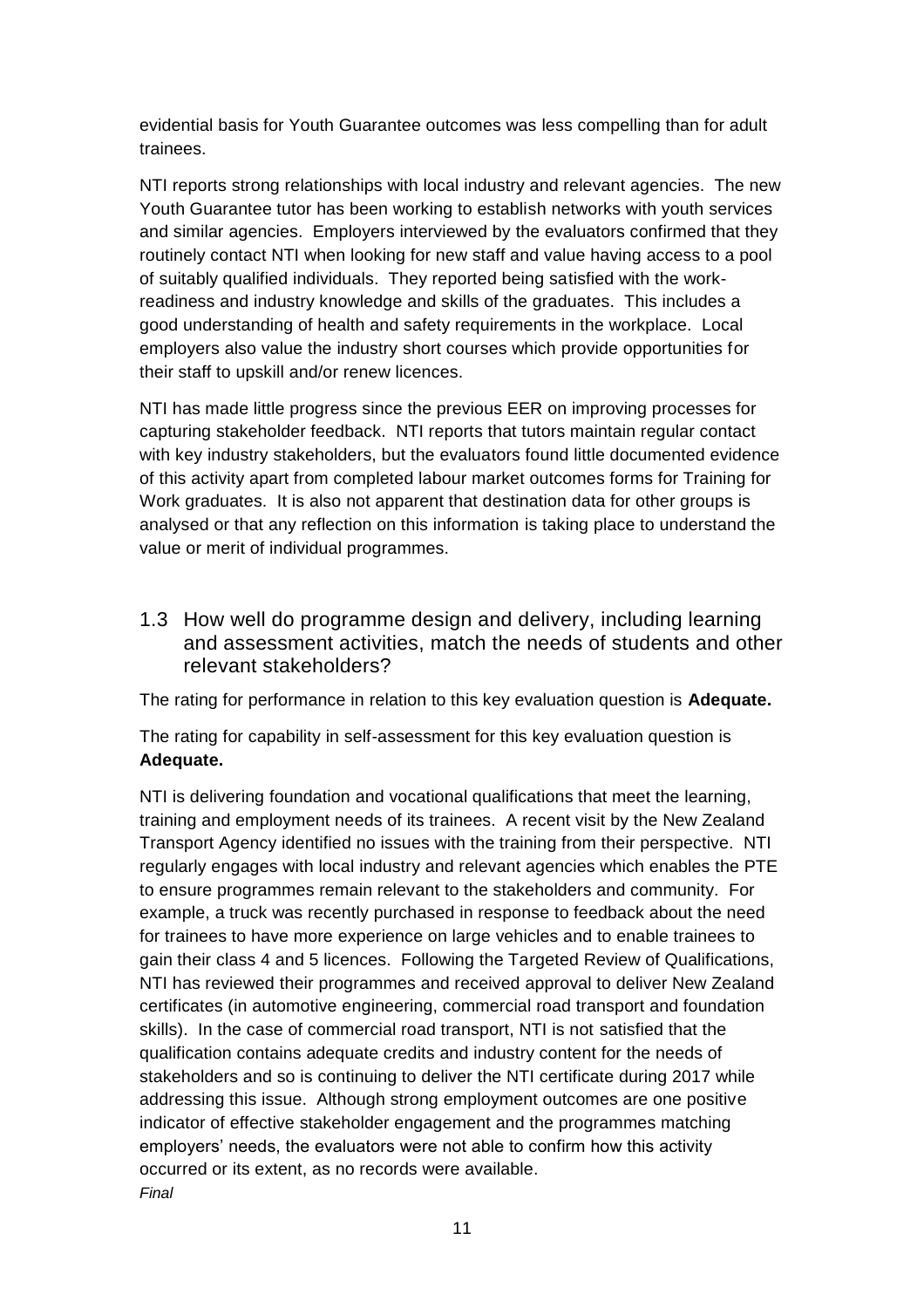Trainees complete course evaluations, and those viewed by the evaluation team were generally positive about the tutor and the training being delivered. However, the administering of these surveys does not appear to be systematic and there is limited evidence of how findings are being shared with relevant staff or used to identify improvements. Interviews with the Youth Guarantee and adult students confirmed that, generally, their needs are being met.

Interviews with tutors and adult trainees indicated that there is an opportunity to integrate more practical, hands-on activities to enable trainees to apply knowledge and skills in a variety of contexts. One new initiative is the introduction of a shop into the Youth Guarantee programme, which is providing trainees with opportunities to practice communication, numeracy and social skills, planning and teamwork. However, course workbooks vary in quality and some could usefully be updated, for example to be consistent with current legislation. The evaluators heard that newlyappointed tutors would benefit from a greater level of support and guidance for their classroom teaching, as there are few teaching resources available to them.

NTI recruits tutors with strong industry knowledge and experience and an understanding of the key requirements for employment. Some, but not all, have training experience and relevant unit standards in competency-based assessment and moderation. While this gap is somewhat mitigated by weekly internal moderation and a 'buddy' system, these unit standards are a minimum requirement for competency-based assessment, and NTI's performance needs to be strengthened in this regard. Regular internal moderation processes have been strengthened and seem authentic and focused on improving assessment practice. NTI engages positively with the relevant standard-setting bodies and there is evidence of assessment practices being improved in response to feedback.

#### 1.4 How effectively are students supported and involved in their learning?

The rating for performance in relation to this key evaluation question is **Good.**

The rating for capability in self-assessment for this key evaluation question is **Good.**

NTI is flexible and responsive to the learning and well-being needs of the trainees. Recruitment processes provide an opportunity to establish individual goals and learning needs and are open to whānau participation. Ten-day trial periods are available to ensure trainees are motivated and likely to complete. Rolling enrolments and self-paced learning means individual personal and employment circumstances are able to be accommodated. Tutors work closely with trainees to assess their literacy and numeracy skills, plan their programmes, provide encouragement and support and monitor progress. Trainees interviewed during the EER had a good understanding of what they needed to do to complete their programmes and reported receiving good feedback on their assessments. All trainees are issued NTI diaries which are useful tools and provide some record of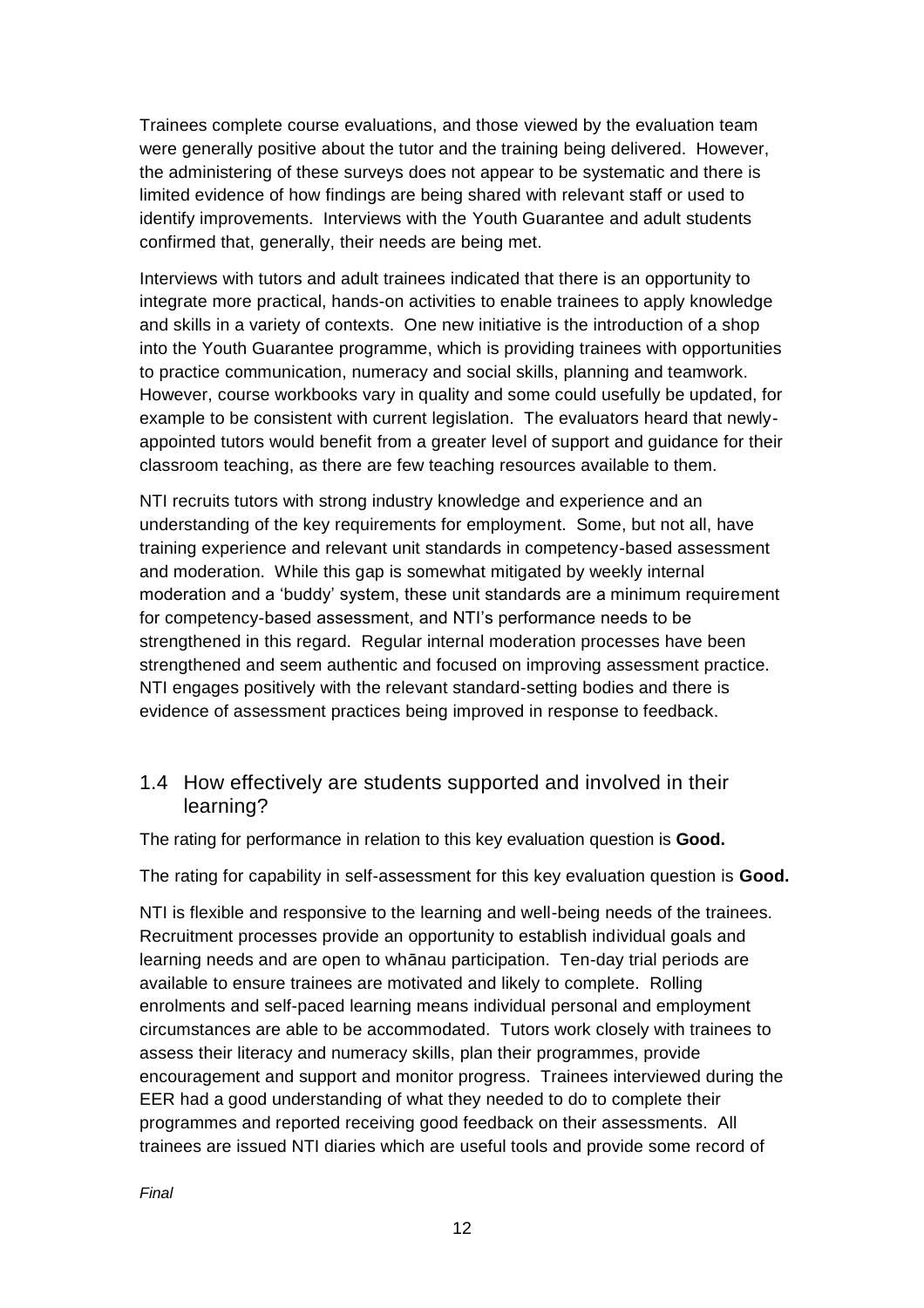the learning journey, but they do not appear to be used as fully as they might be by tutors or trainees.

Trainees report strong relationships with tutors and an inclusive environment which encourages trainees to support each other in their learning. Behavioural expectations, including attendance requirements, are clearly set out and well understood by trainees. Over the last year, approximately 10 enrolments have been terminated by NTI due to poor attendance. The work-readiness of trainees is enhanced by NTI's focus on timeliness, effective social skills and compliance with health and safety requirements.

#### 1.5 How effective are governance and management in supporting educational achievement?

The rating for performance in relation to this key evaluation question is **Good.**

The rating for capability in self-assessment for this key evaluation question is **Adequate.**

NTI is a small organisation which is well-established in the Nelson region. The owner and operations manager work closely together to provide leadership and manage the organisation's performance. It is apparent that, during the period covered by the EER, turnover in the operation manager's role has had an impact on the effectiveness of some of the processes for managing tutors and overseeing programme delivery and quality processes. This is identified as a key reason for the dip in learner achievement in 2015. There is good evidence that these issues are now being systematically addressed and that NTI is being managed more effectively. In particular, NTI has improved its systems for managing learner progress. Regular minuted meetings provide formal opportunities to monitor unit standard achievement, moderate assessments and share information on learner outcomes with informal meetings as needed.

NTI is recruiting staff with appropriate industry skills. Tutors report feeling well supported by the operations manager and their colleagues. The processes for induction of new tutors into NTI are generally effective. However, support for educational practices in the classroom could be strengthened (refer Findings 1.3), including ensuring tutors have the minimum unit standards for competency-based assessment. Performance appraisals were not conducted during 2016. However, a tutor-only day in November included peer observations of teaching and feedback, and general discussions on programme delivery and assessment.

There is some evidence of NTI gathering and analysing information across a range of areas in an ongoing way to understand and improve educational performance. However, the evidence in some aspects could be more comprehensive and robust, particularly in relation to feedback from trainees and other stakeholders. NTI has been through a period of significant change which has strained resources. However, management and academic processes have been consolidated and NTI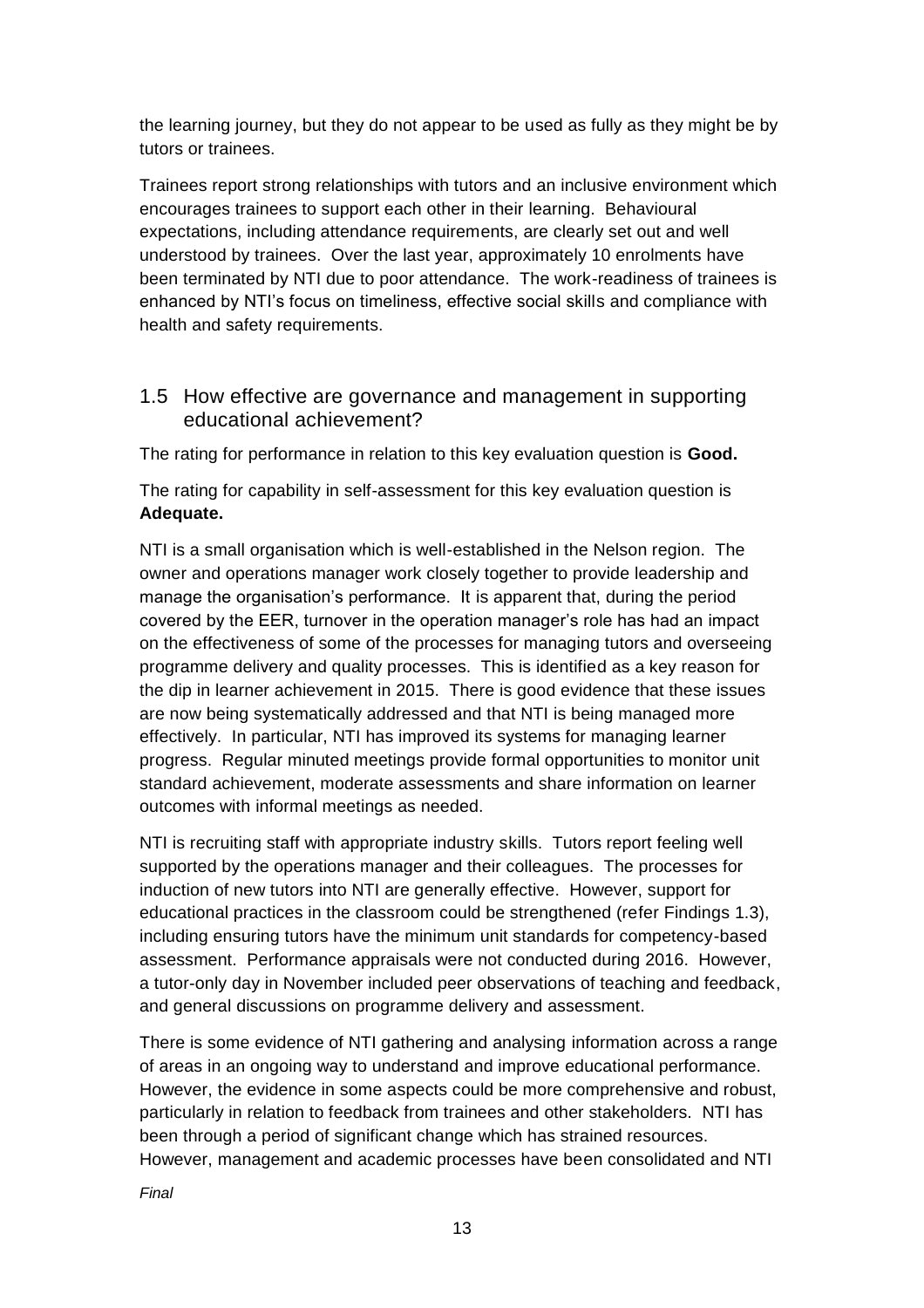is now well positioned to further strengthen self-assessment capability and achieve sustained good educational performance.

#### 1.6 How effectively are important compliance accountabilities managed?

The rating for performance in relation to this key evaluation question is **Good.**

The rating for capability in self-assessment for this key evaluation question is **Good.**

NTI has a clear understanding of its compliance accountabilities. However, as a small training provider, there are few documented processes for managing these obligations. The evaluators heard the ways in which the owner and operations manager ensure they are aware of any changes to the requirements of key agencies, and respond appropriately to them. These include regular contacts with agency staff, monitoring emails and websites, and sharing information with other local providers.

The evaluation team noted that the content and hours of delivery of the focus area programmes are consistent with what was approved, and management is aware of the relevant NZQA Rules if changes to that approval are required.

NTI is complying with the policies and procedures set out in its quality management system. For example, attendance is closely monitored and records are maintained, and the documented system of warnings, and ultimately dismissal, for nonattendance are followed. Monitoring of attendance and tracking occupancy is an important component of compliance with TEC funding rules, and the evaluators sighted evidence of these processes.

NTI has a sub-contracting arrangement for the delivery of first aid courses and monitors the provider's compliance with the memorandum of understanding, including regular moderation and gathering learner feedback.

NTI ensures compliance with other relevant legislation. Strict attention is paid to ensuring compliance with the Health and Safety at Work Act 2015 by all staff, students and visitors, which reflects the nature of the industries they are training for. All staff are police vetted, to meet the requirements of the Vulnerable Children Act 2014.

In addition, the owner described her informal processes for monitoring quality and compliance, through observation and conversations, following up on trainee attendance and spot checking of assessments.

The evaluators identified no significant issues with compliance at NTI; however, the evidential basis of compliance processes and regular checks could be strengthened.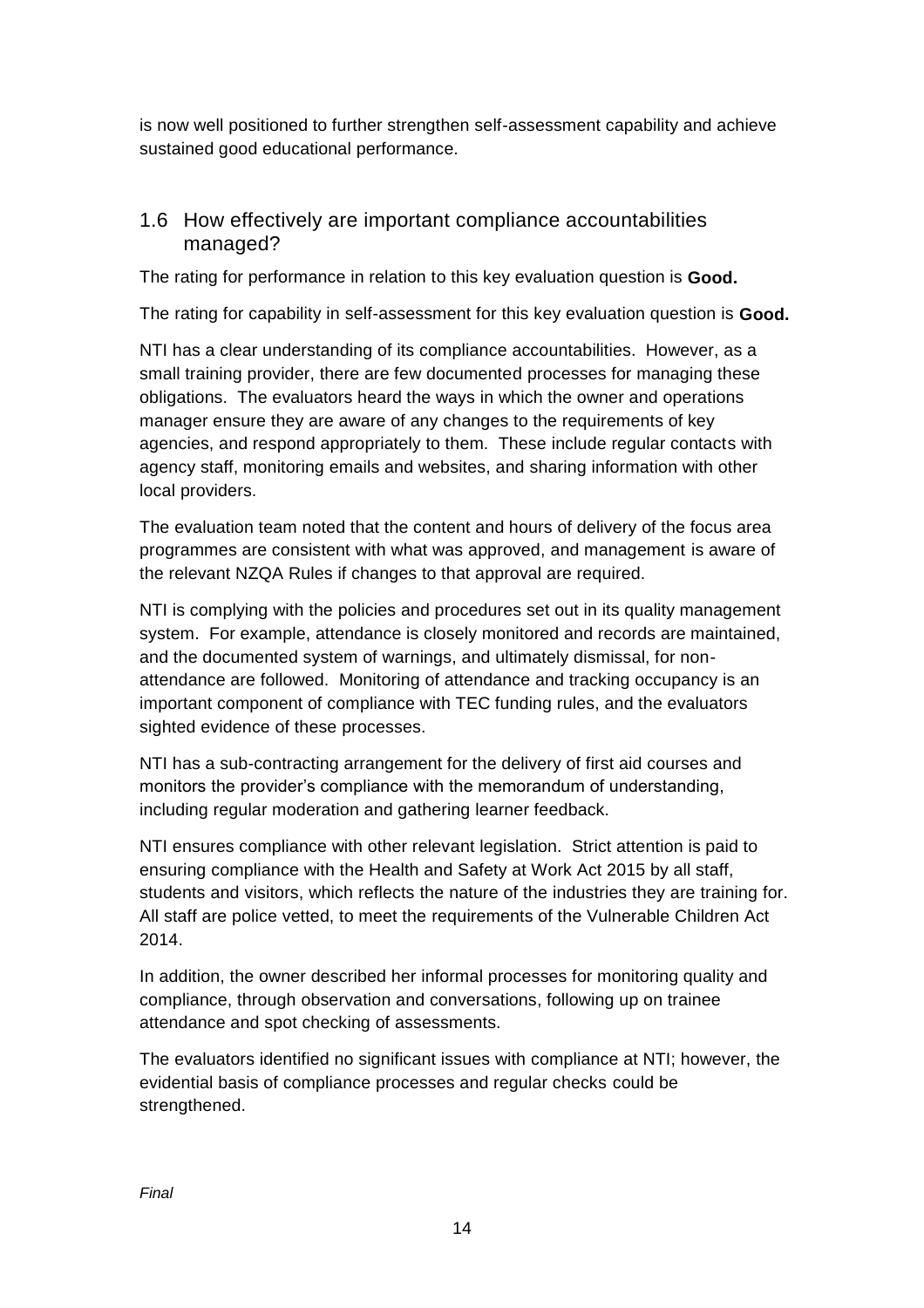### Focus Areas

*This section reports significant findings in each focus area, not already covered in Part 1.* 

2.1 Focus area: New Zealand Certificate in Foundation Skills and NCEA levels 1 and 2

The rating in this focus area for educational performance is **Good.**

The rating for capability in self-assessment for this focus area is **Good.**

#### 2.2 Focus area: NTI Certificate in Commercial Road Transport (Level 3)

The rating in this focus area for educational performance is **Good.**

The rating for capability in self-assessment for this focus area is **Good.**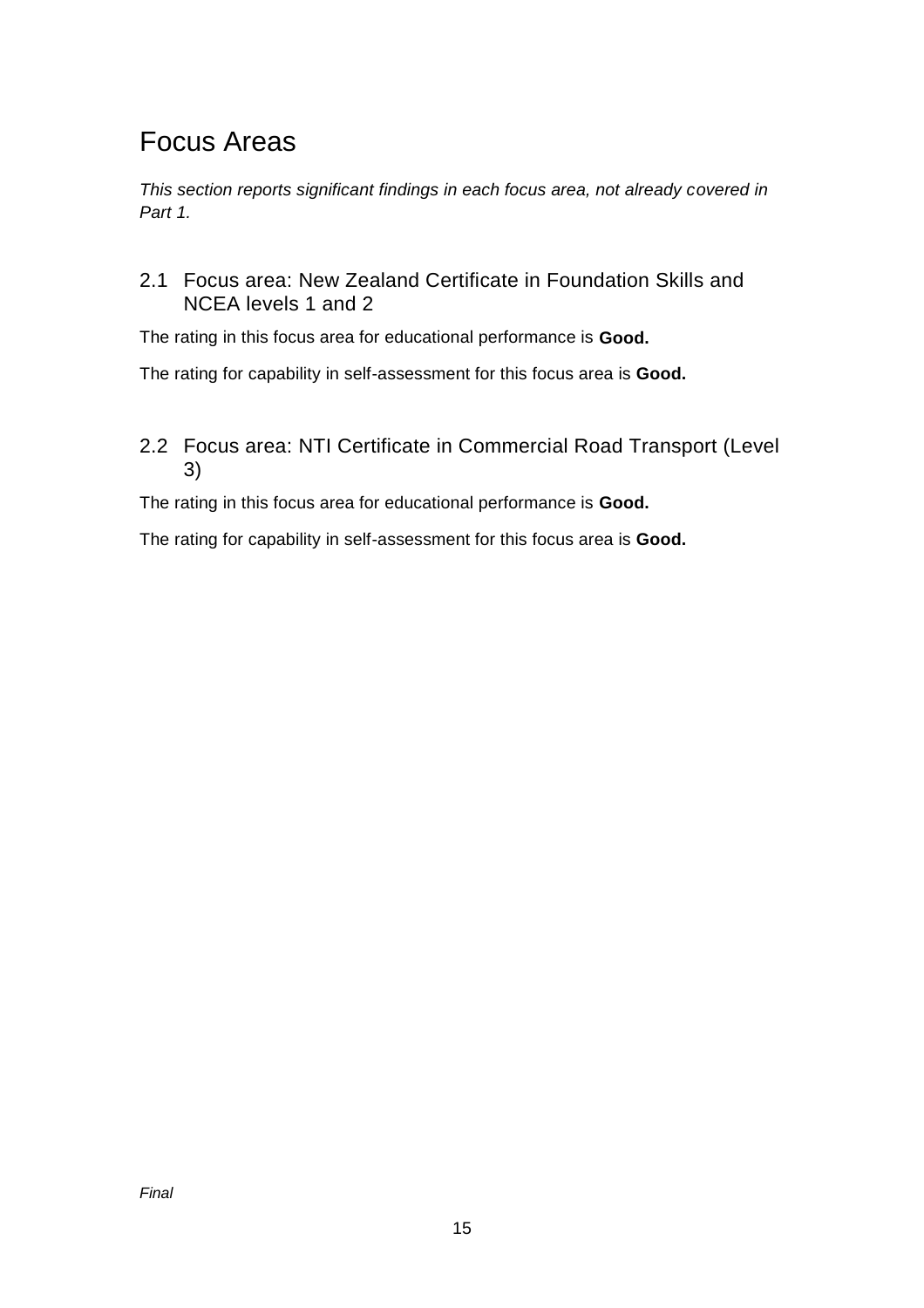## <span id="page-15-0"></span>Recommendations

NZQA recommends that Nelson Technical Institute Limited:

- Provide a greater level of oversight and support for classroom teaching, including
	- o Ensuring all tutors have achieved the minimum unit standards in assessment and moderation for competency-based assessments
	- o Ensuring all programme materials reflect changes in subject content and technologies, and learner activities and resources are engaging for trainees
- Improve systems for capturing and using feedback from trainees, graduates and other stakeholders for understanding graduate outcomes and identifying improvements to programmes and teaching and learning activities.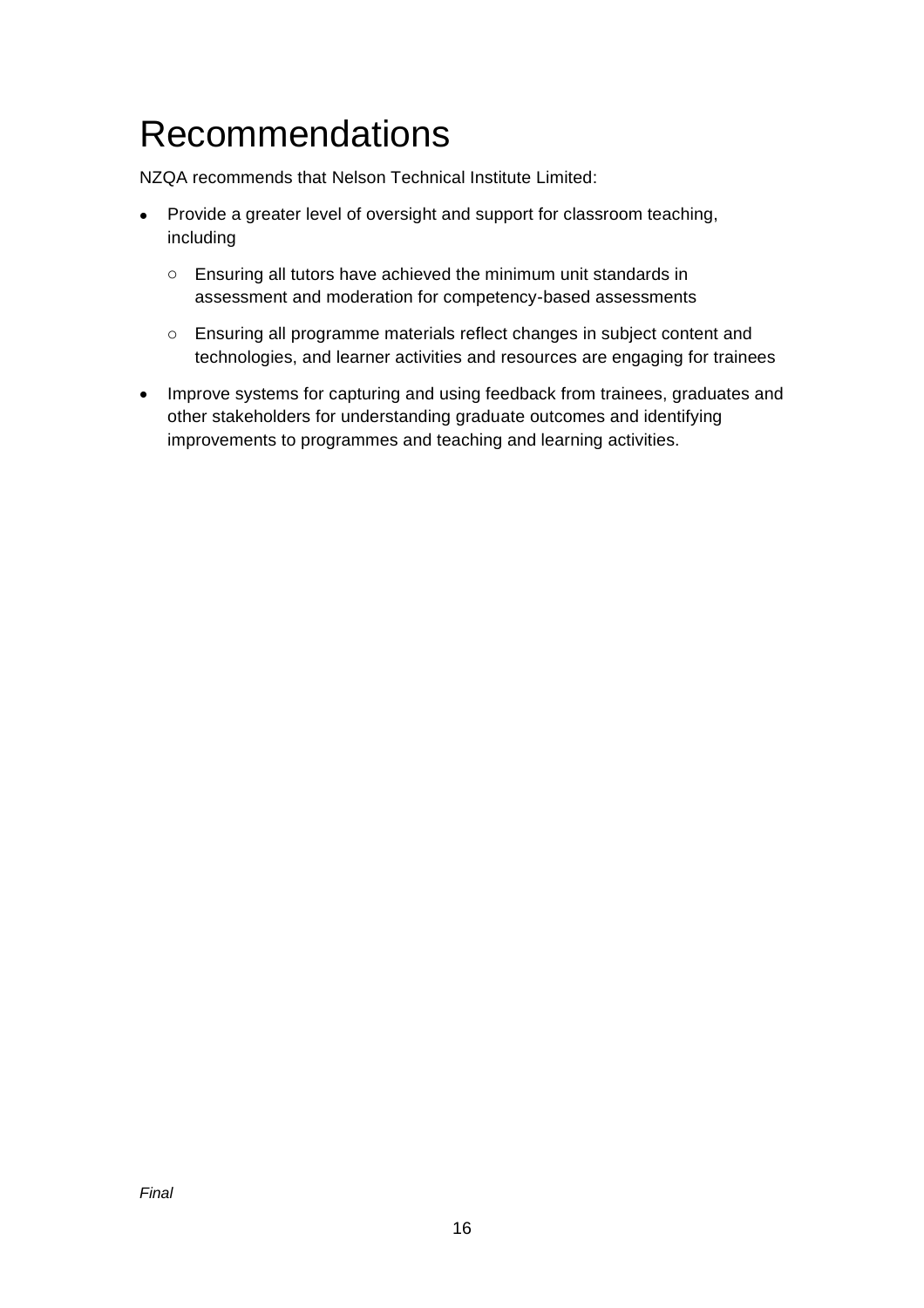## <span id="page-16-0"></span>Appendix

### Regulatory basis for external evaluation and review

*External evaluation and review is conducted according to the External Evaluation and Review (EER) Rules 2013, which are made by NZQA under section 253 of the Education Act 1989 and approved by the NZQA Board and the Minister for Tertiary Education, Skills and Employment.*

*Self-assessment and participation in external evaluation and review are requirements for maintaining accreditation to provide an approved programme for all TEOs other than universities. The requirements are set through the NZQF Programme Approval and Accreditation Rules 2013, which are also made by NZQA under section 253 of the Education Act 1989 and approved by the NZQA Board and the Minister for Tertiary Education, Skills and Employment.* 

*In addition, the Private Training Establishment Registration Rules 2013 require registered private training establishments to undertake self-assessment and participate in external evaluation and review, in accordance with the External Evaluation and Review Rules (EER) 2013, as a condition of maintaining registration. The Private Training Establishment Registration Rules 2013 are also made by NZQA under section 253 of the Education Act 1989 and approved by the NZQA Board and the Minister for Tertiary Education, Skills and Employment.* 

*NZQA is responsible for ensuring non-university TEOs continue to comply with the rules after the initial granting of approval and accreditation of programmes and/or registration. The New Zealand Vice-Chancellors' Committee (NZVCC) has statutory responsibility for compliance by universities.* 

*This report reflects the findings and conclusions of the external evaluation and review process, conducted according to the External Evaluation and Review (EER) Rules 2013.*

*The report identifies strengths and areas for improvement in terms of the organisation's educational performance and capability in self-assessment.*

*External evaluation and review reports are one contributing piece of information in determining future funding decisions where the organisation is a funded TEO subject to an investment plan agreed with the Tertiary Education Commission.*

*External evaluation and review reports are public information and are available from the NZQA website [\(www.nzqa.govt.nz\)](http://www.nzqa.govt.nz/).*

*The External Evaluation and Review (EER) Rules 2013 are available at [http://www.nzqa.govt.nz/assets/About-us/Our-role/Rules/EER-Rules.pdf,](http://www.nzqa.govt.nz/assets/About-us/Our-role/Rules/EER-Rules.pdf) while information about the conduct and methodology for external evaluation and review can be found at [http://www.nzqa.govt.nz/providers-partners/external-evaluation-and](http://www.nzqa.govt.nz/providers-partners/external-evaluation-and-review/policy-and-guidelines-eer/introduction/)[review/policy-and-guidelines-eer/introduction/.](http://www.nzqa.govt.nz/providers-partners/external-evaluation-and-review/policy-and-guidelines-eer/introduction/)*